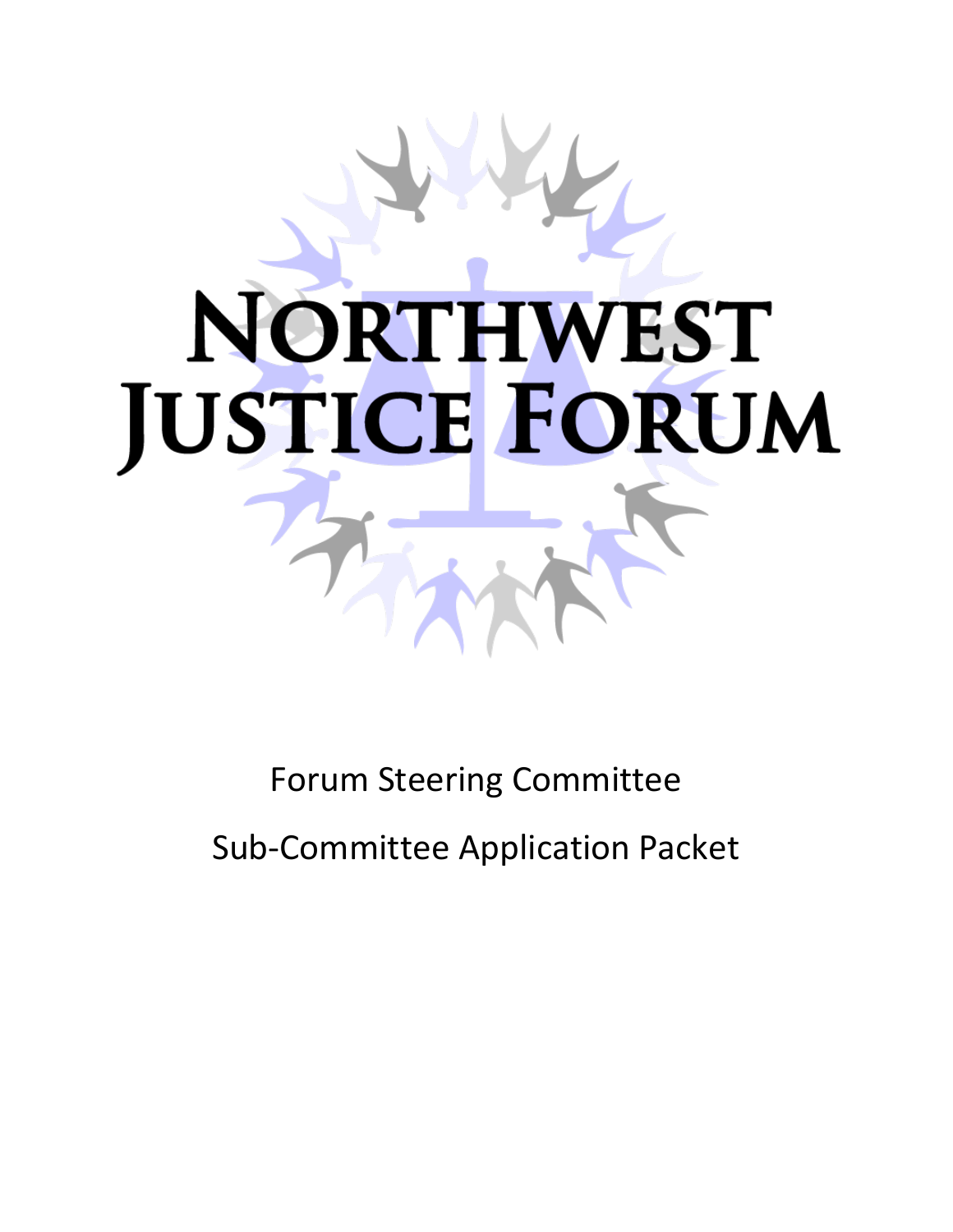#### **Forum Steering Committee**

In order to both sustain and grow the NW Justice forum as a relevant and effective event for the implementation and growth of Restorative Justice values and practice in the Pacific Northwest, it is important to create and sustain a committed and active working group (Steering Committee and Sub-Committees) to plan the annual forums. Chairs of the subcommittees will be selected from the Forum Steering Committee (FSC). Subcommittees will consist of both FSC and non FSC members. If you are interested in joining one of our subcommittees, please carefully review the following criteria and then complete and submit the application form attached.

#### **Sub-Committee Selection Criteria**

The following criteria will be used by the existing Forum Steering Committee to select new subcommittee members.

- To enhance efficiency and effectiveness, the number of members for each of the 7 subcommittees will be 4.
- Each member shall have demonstrated a commitment to and grounding in Restorative Justice values and practice.
- A priority in selecting members shall be to have the greatest possible diversity in:
	- o **Geographic location** in Oregon and Washington. (Ideally no more than two people from any agency/organization.)
	- o **Community size** is an important factor. Ideally the sub-committees will have representatives from communities/counties of varying size and demographics.
	- o **Ethnicity/race/culture** are additional important factors in creating a diverse group that can be aware of issues/topics/practices that are important to highlight at a Forum.
	- o **Stakeholders** who bring diverse insight, experience, perspectives and needs are also of importance. While the Forum cannot effectively focus on the great breadth work that Restorative Justice principles are relevant to, the Forum does seek to be a valuable venue to stakeholders who have a significant focus of working with youth and those impacted by youth – juvenile justice, schools, law enforcement, crime victims/advocates, social services, social justice agencies/groups, community activists.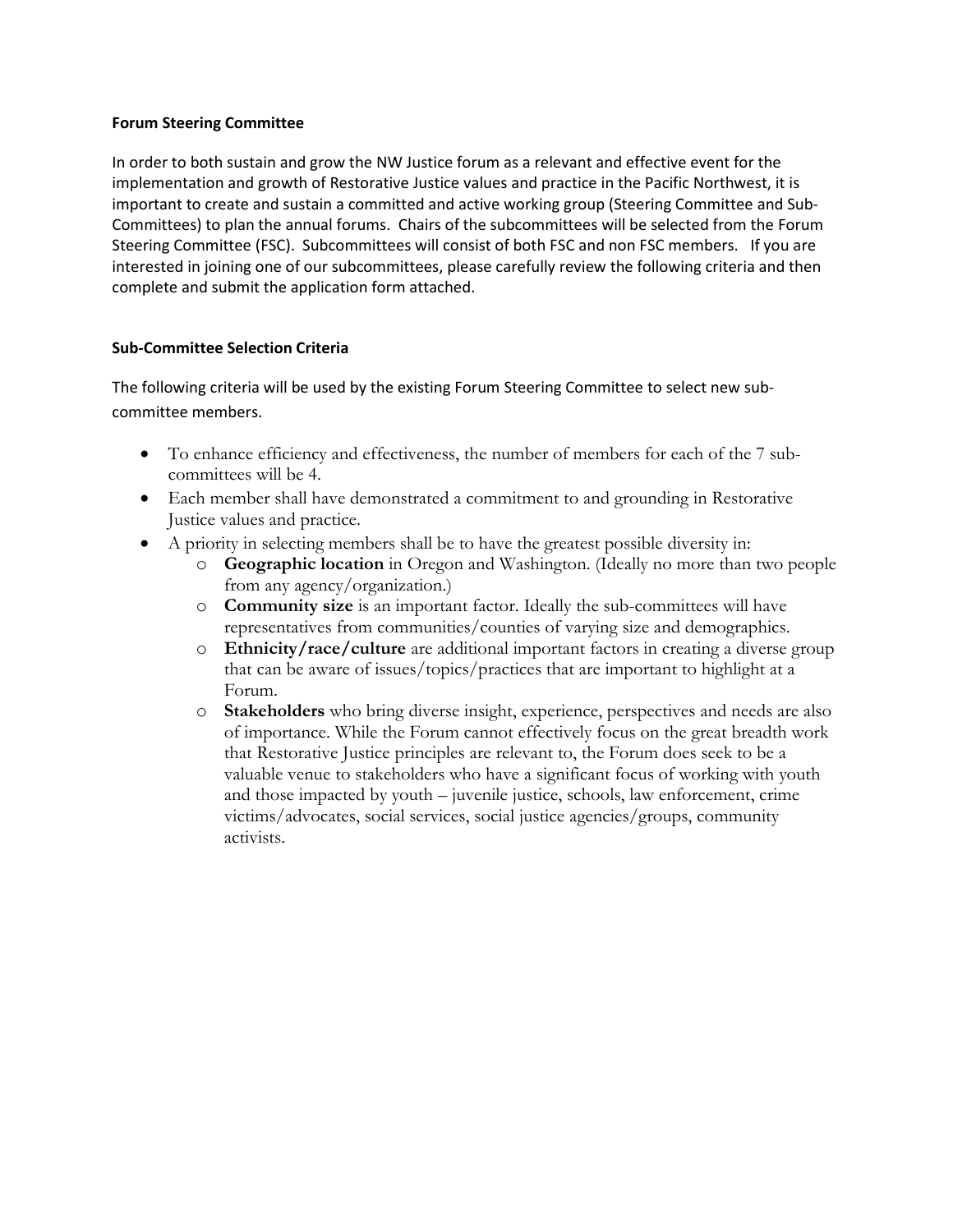#### **Sub-Committee Member Commitments**

- 1. I commit to make sub-committee meetings a priority and will schedule accordingly-Meetings happen as needed and as scheduled by the sub-committee chair. The committee values geographic diversity, therefore phone conferencing is perfectly acceptable. However, for members within the Portland Metro area, the commitment is to meet in person the vast majority of the time. Group cohesion is improved upon when members are present in the room.
- 2. I commit to enthusiastic participation in the business of the sub-committee- Tasks required of sub-committee members can often be time consuming over the course of the planning cycle.
- 3. I commit to being present and active at the Forum in carrying out the needed tasks for the successful implementation of the Forum.
- 4. I commit to thinking creatively about how the planning committee can help advance, teach, and implement, the values and principles of Restorative Justice.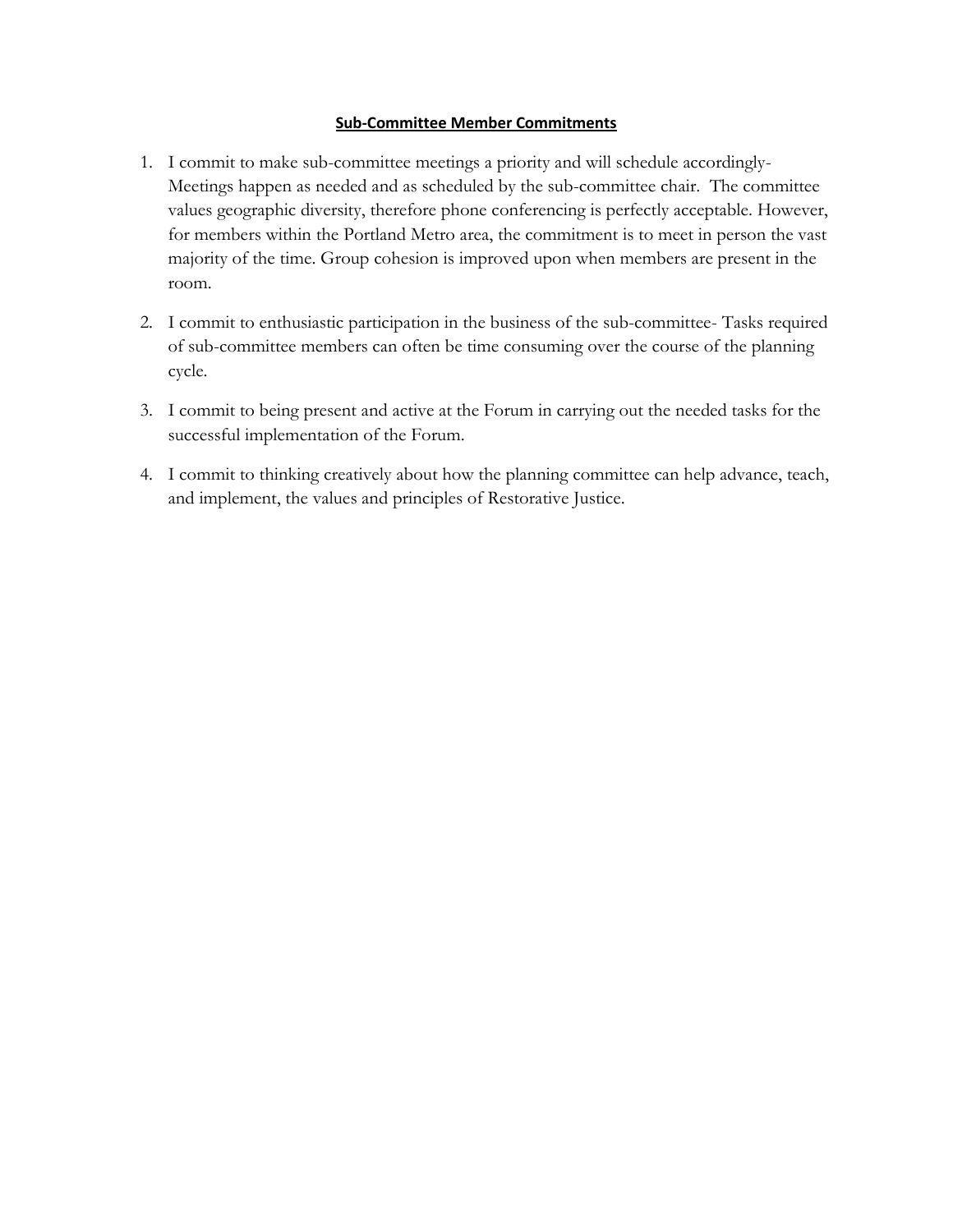# **NW Justice Forum**

Sub-Committee Member Application Form **Please return completed application to:**  Resolutions NW, Attn: Betsy Coddington 1827 Northeast 44th Avenue # 300 Portland, OR 97213

#### **Contact Information**

| Name                  |  |
|-----------------------|--|
| Title                 |  |
| Affiliation           |  |
| <b>Street Address</b> |  |
| City ST ZIP Code      |  |
| Home Phone            |  |
| Work Phone            |  |
| E-Mail Address        |  |
|                       |  |

#### **Interests**

Tell us in which sub-committees you are most interested in contributing to the NW Justice Forum's success. You can read descriptions of each sub-committee on the attached document. If there are multiple, rank them in order of preference.

- \_\_\_ Marketing
- Volunteers/Day-of-Logistics/Audio Visual
- Registration
- \_\_\_ Venue/Food
- **Fundraising**
- \_\_\_ Keynote Dinner
- \_\_\_ RFP/Presenter Coordination

#### **Special Skills or Qualifications (use a separate page if necessary)**

Please describe your interest in volunteering for the NW Justice Forum.

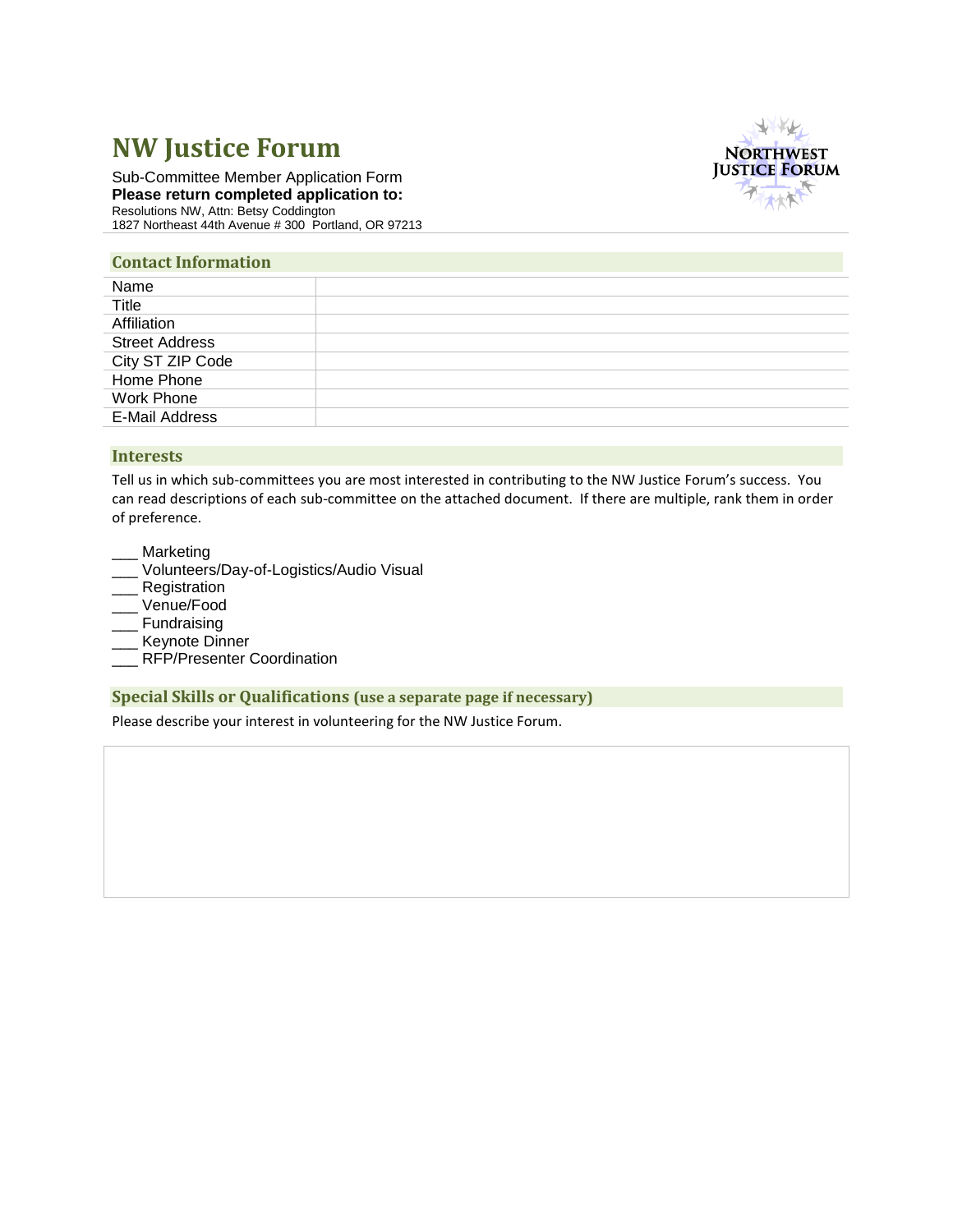Please summarize why you would be a positive addition to the planning team.

#### **Personal and Professional References (please provide at least one of each)**

| Name           |  |
|----------------|--|
| Relationship   |  |
| Phone          |  |
| E-Mail Address |  |
|                |  |

| Name           |  |
|----------------|--|
| Relationship   |  |
| Phone          |  |
| E-Mail Address |  |

| Name           |  |
|----------------|--|
| Relationship   |  |
| Phone          |  |
| E-Mail Address |  |

#### **Agreement and Signature**

By submitting this application, I affirm that the facts set forth in it are true and complete. I understand that if I am accepted as a sub-committee member, any false statements, omissions, or other misrepresentations made by me on this application may result in my immediate dismissal.

| Name (printed) |  |
|----------------|--|
| Signature      |  |
| Date           |  |

#### **Our Policy**

It is our policy to provide equal opportunities without regard to race, color, religion, national origin, gender, sexual preference, age, or disability.

Thank you for completing this application form and for your interest in volunteering with us.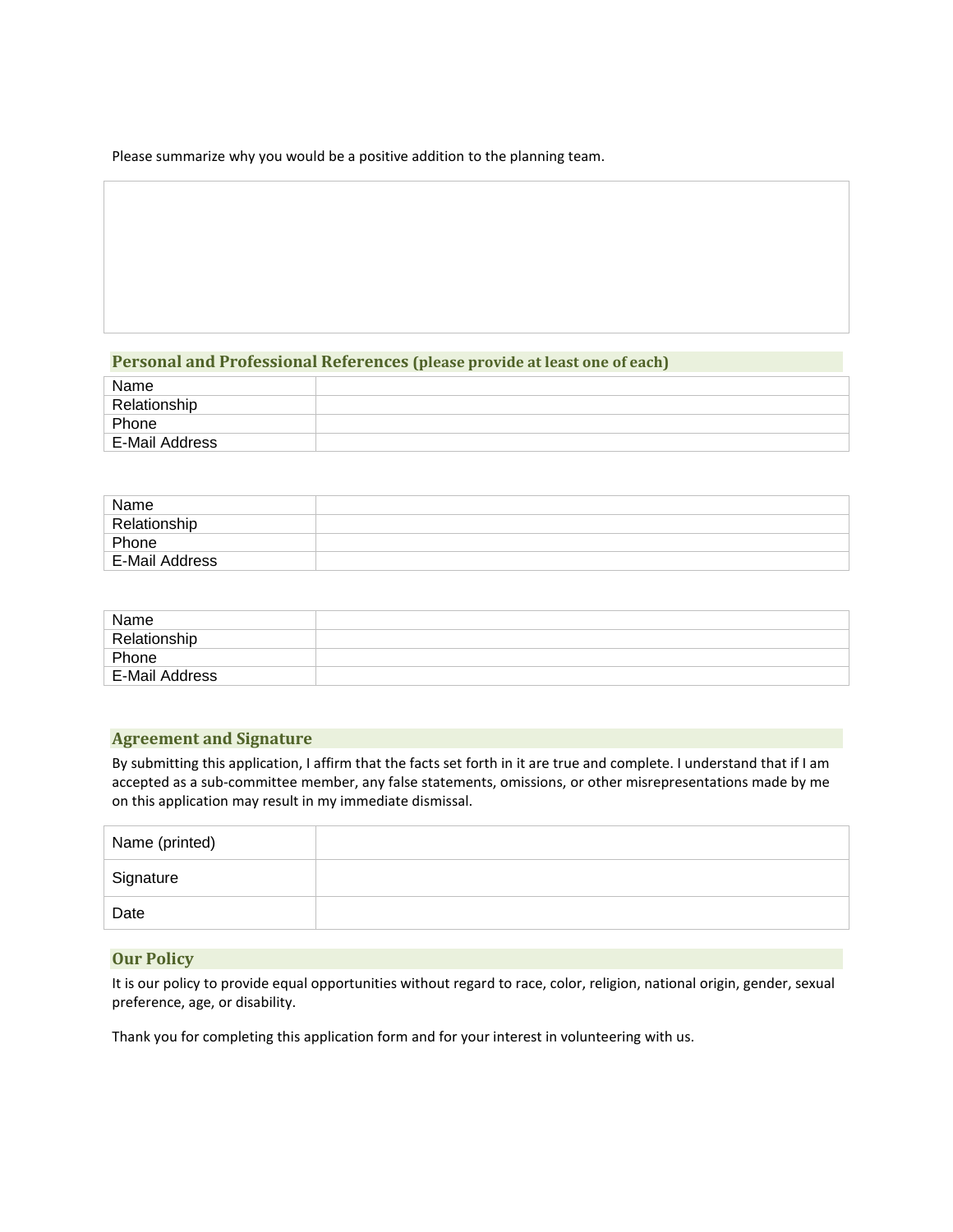# **NW Justice Forum Planning Committee Subcommittee Descriptions (10/2012)**

# **Marketing**

**Mission:** To increase the number of attendees at the forum to reach or exceed 250 and to create a presence for the Forum in all NW states in order to continue to grow.

# **Duties:**

- Create a marketing plan
- Develop Brochures
- Construct reminder emails
- Reach all NW states/regions
- Reach out to all groups necessary: schools, juvenile departments, counties, non-profits, professional organizations, etc.
- Develop and disseminate emails/flyers/contact with any persons or people (in coordination with the registration sub-committee)
- Work with registration subcommittee to maintain updated email list
- Propose changes/updates to website content/structure
- Save the date emails x 2
- Brochure emails x 2-3 reminders
- Email correspondence during forum planning
- Update and maintain email list

# **Volunteers/Day-of Logistics/ Audio Visual**

**Mission**: Manage volunteers and logistics in order to create a welcoming and satisfying experience for all in attendance in order to create a positive culture that will help to reach our goals for the following years.

- Create email for Marketing committee to disseminate about volunteer recruitment
- Recruit Volunteers, manage applications/acceptances
- Create a plan for Volunteers to follow on the day of the Forum
- Prepare volunteers ahead of time with all information they need to be prepared for day-of activities
- Train volunteers on all activities, locations, signage, evaluations
- Manage evaluation process including: making evaluations, and passing them out and collecting at each and every session.
- Provide volunteer recognition
- Create a Day-of Logistics plan to accommodate for all subcommittee leaders to participate
	- $\circ$  Make sure everyone is where they need to be including: presenters, PCs, and volunteers
	- $\circ$  Make sure all AV equipment is in place/working work with Venue subcommittee on this
	- o Make sure all food and tables/chairs are where they need to be work with venue subcommittee on this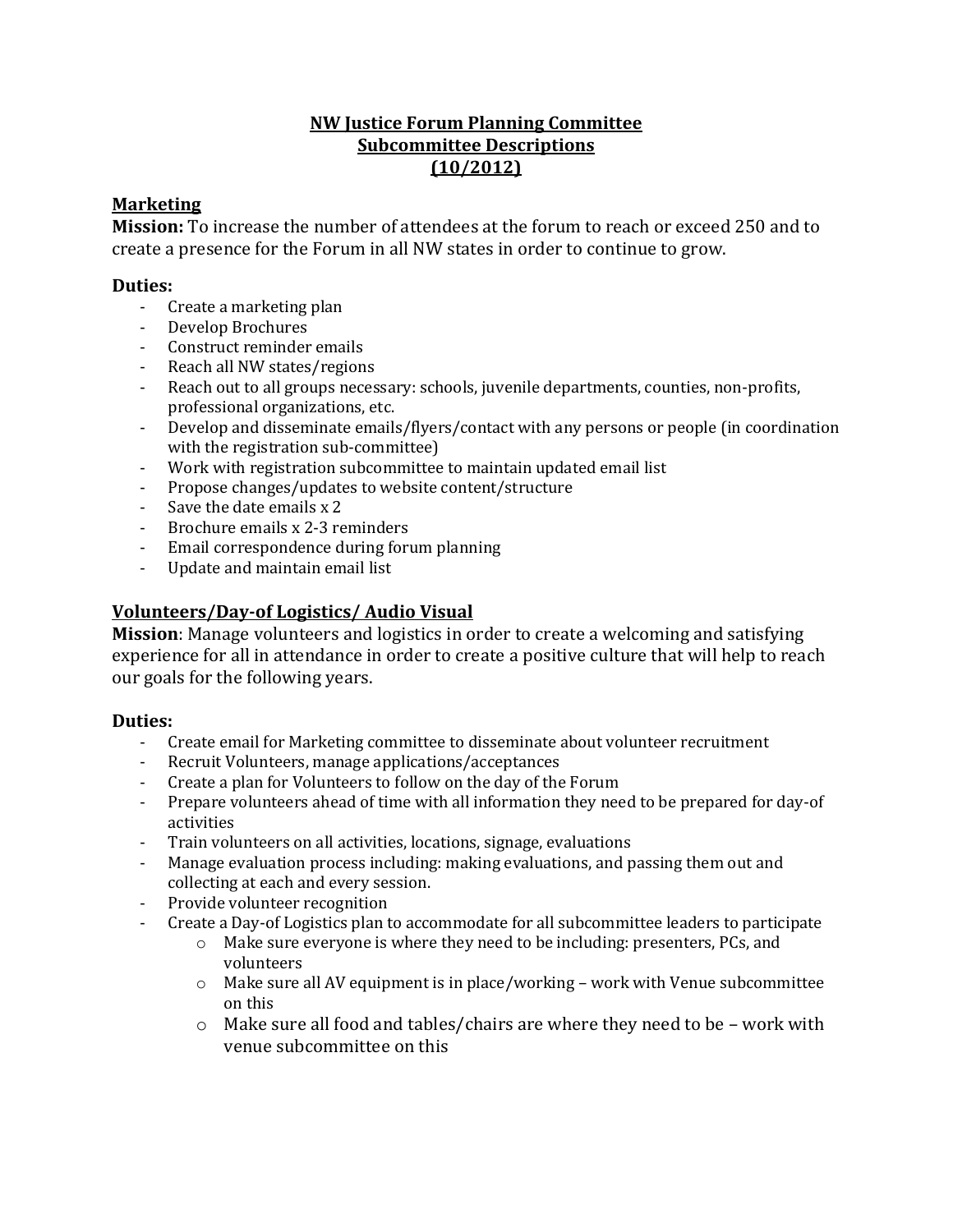# **Registration**

**Primary responsibility:** to provide pre/post and during forum registration support to NWJF planning committee.

#### **Duties:**

- **Pre-registration:**
	- o Maintain emails current for marketing committee to use as people register.
- **Registration:**
	- o Fielding calls from registrants mostly June
	- o Responding to emails from planning committee
	- o PayPal transfers
	- o Peachtree entries
	- o Processing checks and making deposits
	- o Processing refunds (if needed)
	- o Tracking dinner reservations (coordinate with Keynote Dinner sub-committee)
	- o Tracking certificate requests (CLE/NASW)
	- o Tracking volunteers (coordinate with Volunteer Sub-Committee)
	- o Tracking presenters (Coordinate with RFP/Presenter Coordination Sub-Committee)
	- o Tracking committee
	- o Sending receipts as requested
	- o Preparing registration list
	- o Nametags
	- o Ordering office supplies
	- o Photocopying
	- o Affixing labels to folders
	- o Assembling Participant Folders
	- o Covering registration table
	- o Processing payments to venues/presenters/vendors
	- o Invoices sent to "pay later" registrants
	- o Preparing financial reports
- **Forum:**
	- o Request adequate registration space/tables in lobby
	- o Check in registrants and collect unpaid fees
	- o Provide continuing education credit paperwork to those requesting credit
	- $\circ$  Covering registration table with at least one person throughout the entire forum. (Can be coordinated with volunteers).

#### **Venue/Food**

**Primary responsibilities:** a) liaison with venue to ensure adequate workshop and plenary space, audio/visual equipment and other venue needs; b) communicate and negotiate with onsite catering service.

- **Pre-forum Venue:**
	- o Confirm dates and projected space needs in fall preceding forum
	- o Ongoing communication as space needs change
	- o Communicate a/v requests pre-forum
	- o Work with registration to align room assignments with # registrants
	- o Request extra tables for: displays, raffle baskets, etc.
	- o Communicate with catering as needed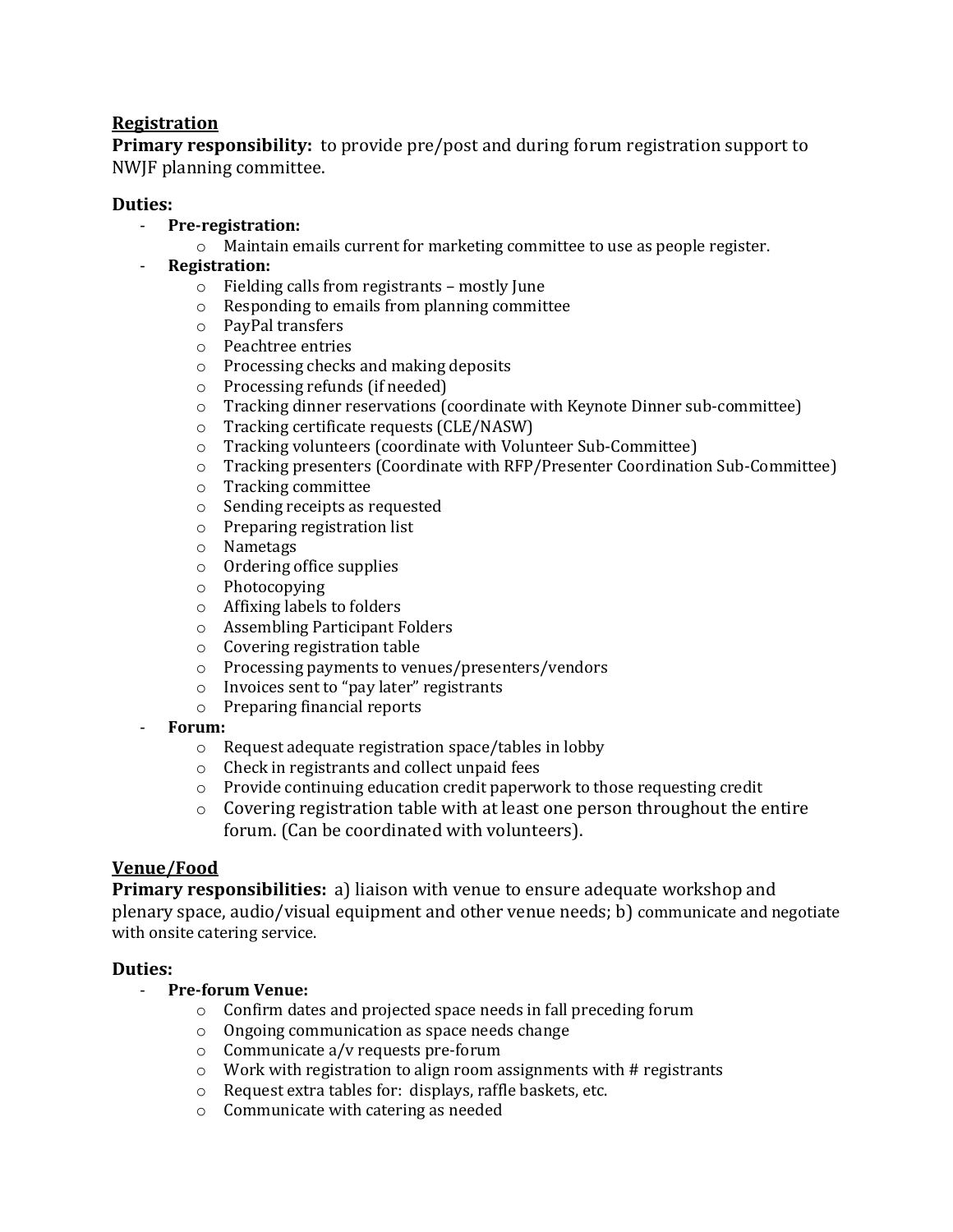- $\circ$  Work with venue to make sure there is adequate signage for registration, food area, classrooms, bathrooms, etc.
- **Pre-Forum - Food:**
	- o Confirm forum dates and food service needs (continental breakfast, coffee service, lunch, afternoon breaks)
	- o Request estimate for food costs
	- o Review menu and make selections (within budgeted allowances)
	- o Provide catering service with estimated count 2-3 weeks in advance
	- o Provide catering service with final count 5 days before event
	- o Communicate with venue liaison as needed
	- o Assure there is water available in breakout rooms or area
- **Day Of Forum - Venue:**
	- o Create a Venue plan for day-of to include resolution of issues such as room temperature, chair set up, AV equipment, trash, recycling, food set up/clean up, bathroom signage, venue signage, etc.
	- o Provide volunteers with a/v needs for each room
	- o Provide volunteers with room assignments
	- o Check set up of plenary session/lunch spaces
	- $\circ$  Communicate with facilities around a/v or space glitches
- **Day of Forum - Food:**
	- o Check in with catering about set up/break down times
	- o Communicate with catering as needed
- **Post-Forum - Food:**
	- o Review invoice and make payment
	- o Begin planning and research for next year's Forum venue
- **Plan for Next time**
	- o Look for possibilities for different venue (colleges, law schools, hotels, etc.)
	- o Find out pricing, AV, space, etc.

# **Keynote Dinner**

**Mission:** To create an event that will be enjoyable for all in attendance in order to reach our goals and which will make participants want to continue attending each year.

#### **Duties:**

- Work to reach or exceed our participation goals
- Manage Keynote dinner menu
- Manage communications with Keynote Dinner venue about costs, times, dates, menu, tables, etc.
- Provide information to marketing sub-committee for flier to be created
- Invite/recruit people to attend the Keynote dinner as a separate event work with entire PC if necessary

## **RFP/Presenter Coordination 2013 Chairs: Kevin, Matthew**

**Mission:** To develop and manage the RFP process in order to reach our presentation goals and provide adequate and professional support to presenters.